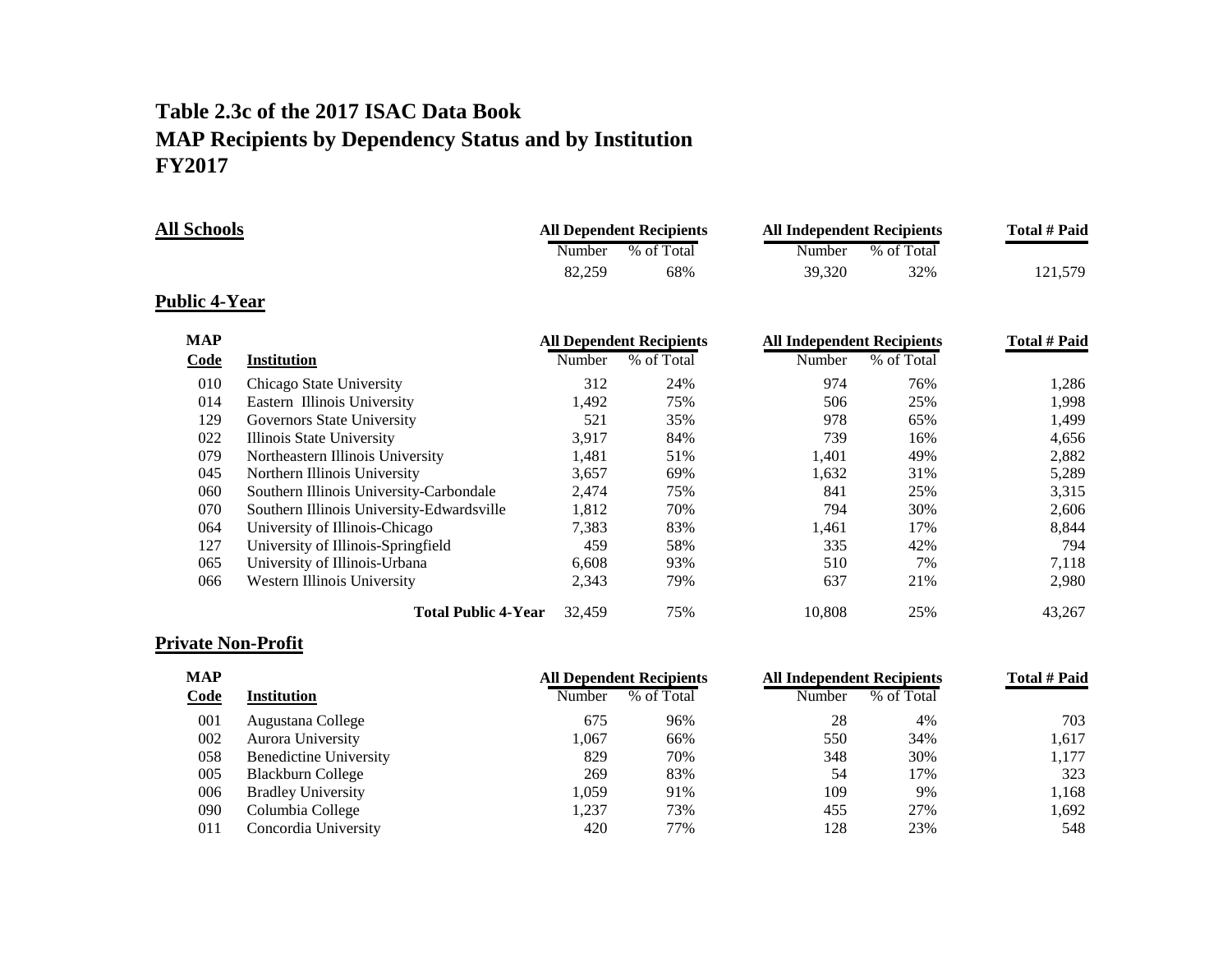### **Private Non-Profit, continued**

| <b>MAP</b> |                                     |        | <b>All Dependent Recipients</b> |                | <b>All Independent Recipients</b> |       |  |
|------------|-------------------------------------|--------|---------------------------------|----------------|-----------------------------------|-------|--|
| Code       | <b>Institution</b>                  | Number | % of Total                      | Number         | % of Total                        |       |  |
| 013        | DePaul University                   | 3,114  | 66%                             | 1,571          | 34%                               | 4,685 |  |
| 055        | Dominican University                | 1,065  | 86%                             | 178            | 14%                               | 1,243 |  |
| 150        | East West University                | 191    | 65%                             | 105            | 35%                               | 296   |  |
| 016        | <b>Elmhurst College</b>             | 758    | 75%                             | 248            | 25%                               | 1,006 |  |
| 017        | Eureka College                      | 243    | 86%                             | 38             | 14%                               | 281   |  |
| 019        | Greenville College                  | 253    | 84%                             | 47             | 16%                               | 300   |  |
| 020        | Illinois College                    | 397    | 94%                             | 26             | 6%                                | 423   |  |
| 021        | Illinois Institute of Technology    | 551    | 72%                             | 215            | 28%                               | 766   |  |
| 023        | Illinois Wesleyan University        | 400    | 95%                             | 19             | 5%                                | 419   |  |
| 083        | Judson University                   | 184    | 57%                             | 138            | 43%                               | 322   |  |
| 026        | Knox College                        | 328    | 96%                             | 12             | 4%                                | 340   |  |
| 027        | Lake Forest College                 | 430    | 93%                             | 34             | 7%                                | 464   |  |
| 029        | Lewis University                    | 1,044  | 75%                             | 354            | 25%                               | 1,398 |  |
| 091        | <b>Lincoln Christian University</b> | 66     | 48%                             | 72             | 52%                               | 138   |  |
| 030        | Lincoln College                     | 403    | 72%                             | 158            | 28%                               | 561   |  |
| 031        | Loyola University                   | 2,120  | 85%                             | 369            | 15%                               | 2,489 |  |
| 092        | MacCormac College                   | 18     | 25%                             | 53             | 75%                               | 71    |  |
| 034        | MacMurray College                   | 197    | 76%                             | 61             | 24%                               | 258   |  |
| 033        | McKendree University                | 467    | 75%                             | 153            | 25%                               | 620   |  |
| 036        | Millikin University                 | 587    | 76%                             | 182            | 24%                               | 769   |  |
| 038        | Monmouth College                    | 460    | 92%                             | 40             | 8%                                | 500   |  |
| 145        | Morrison Institute of Technology    | 34     | 94%                             | $\overline{2}$ | 6%                                | 36    |  |
| 043        | National Louis University           | 349    | 39%                             | 536            | 61%                               | 885   |  |
| 044        | North Central College               | 719    | 85%                             | 123            | 15%                               | 842   |  |
| 046        | North Park University               | 575    | 74%                             | 197            | 26%                               | 772   |  |
| 048        | Northwestern University             | 596    | 95%                             | 29             | 5%                                | 625   |  |
| 049        | <b>Olivet Nazarene University</b>   | 575    | 75%                             | 193            | 25%                               | 768   |  |
| 052        | Quincy University                   | 202    | 79%                             | 53             | 21%                               | 255   |  |
| 007        | Robert Morris University-Illinois   | 760    | 63%                             | 442            | 37%                               | 1,202 |  |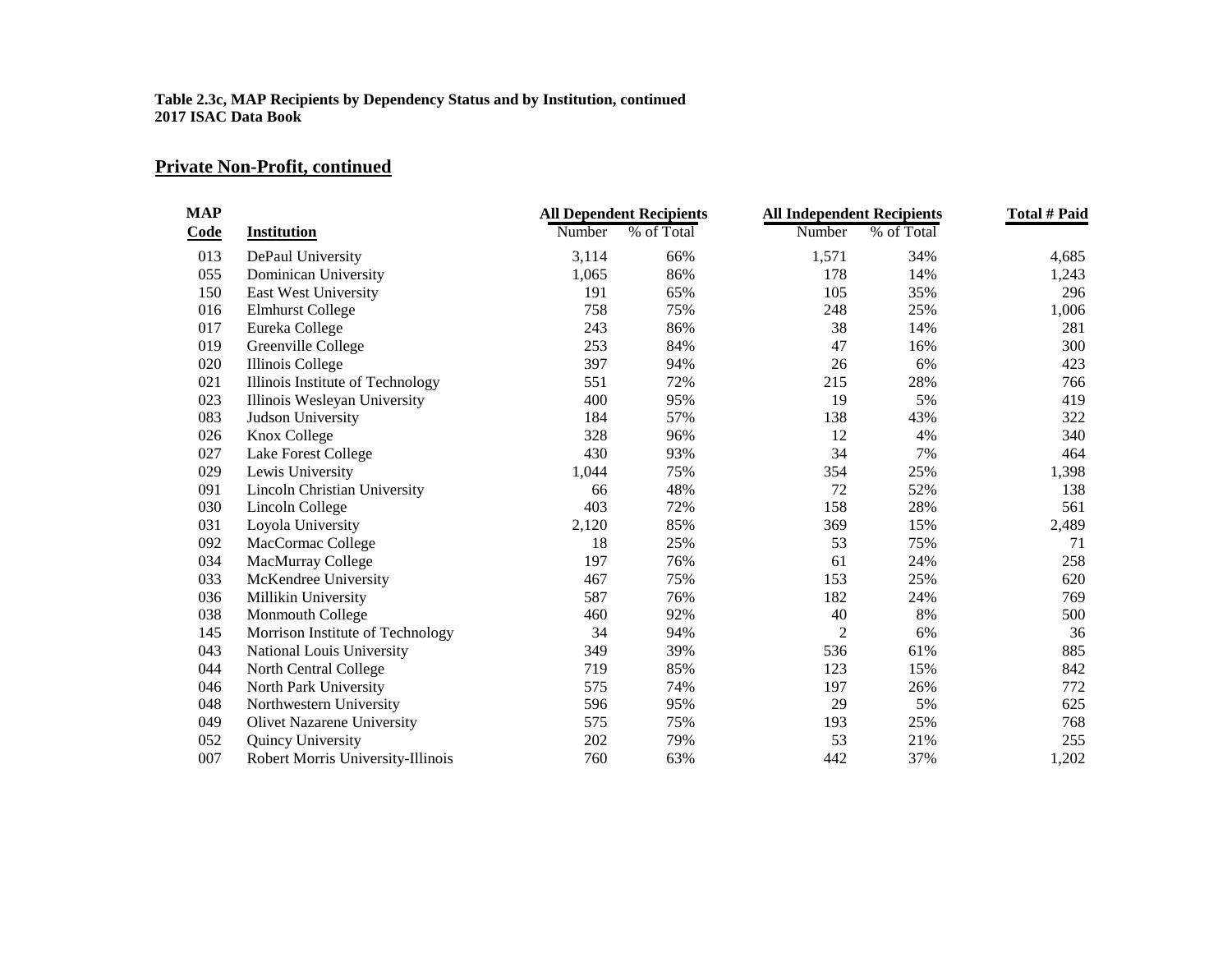### **Private Non-Profit, continued**

| <b>MAP</b> |                                         | <b>All Dependent Recipients</b> |            | <b>All Independent Recipients</b> |            | Total # Paid |
|------------|-----------------------------------------|---------------------------------|------------|-----------------------------------|------------|--------------|
| Code       | <b>Institution</b>                      | Number                          | % of Total | Number                            | % of Total |              |
| 053        | <b>Rockford University</b>              | 283                             | 56%        | 218                               | 44%        | 501          |
| 054        | Roosevelt University                    | 591                             | 58%        | 435                               | 42%        | 1,026        |
| 059        | <b>Shimer College</b>                   | 2                               | 17%        | 10                                | 83%        | 12           |
| 152        | St. Augustine College                   | 254                             | 29%        | 617                               | 71%        | 871          |
| 069        | St. Xavier University                   | 1,407                           | 82%        | 319                               | 18%        | 1,726        |
| 144        | Telshe Yeshiva                          | 21                              | 100%       |                                   | $0\%$      | 21           |
| 068        | The School of The Art Institute         | 139                             | 63%        | 80                                | 37%        | 219          |
| 062        | The University of Chicago               | 174                             | 97%        | 5                                 | 3%         | 179          |
| 076        | <b>Trinity Christian College</b>        | 191                             | 52%        | 178                               | 48%        | 369          |
| 080        | Trinity International University Reach  |                                 | 2%         | 41                                | 98%        | 42           |
| 081        | <b>Trinity International University</b> | 122                             | 76%        | 39                                | 24%        | 161          |
| 057        | University of St. Francis               | 415                             | 64%        | 233                               | 36%        | 648          |
| 102        | Vandercook College of Music             | 27                              | 82%        | 6                                 | 18%        | 33           |
| 067        | <b>Wheaton College</b>                  | 125                             | 93%        | 10                                | 7%         | 135          |
|            | <b>Total Private Non-Profit</b>         | 26.394                          | 74%        | 9,511                             | 26%        | 35,905       |

## **Public 2-Year**

| <b>MAP</b> |                                    | <b>All Dependent Recipients</b> |            | <b>All Independent Recipients</b> | <b>Total # Paid</b> |       |
|------------|------------------------------------|---------------------------------|------------|-----------------------------------|---------------------|-------|
| Code       | Institution                        | Number                          | % of Total | Number                            | % of Total          |       |
| 103        | <b>Black Hawk College</b>          | 382                             | 56%        | 298                               | 30%                 | 680   |
| 106        | Carl Sandburg College              | 260                             | 51%        | 248                               | 33%                 | 508   |
| 032        | College of DuPage                  | 1,527                           | 66%        | 776                               | 25%                 | 2,303 |
| 074        | College of Lake County             | 779                             | 65%        | 423                               | 26%                 | 1,202 |
| 012        | Danville Area Community College    | 117                             | 47%        | 131                               | 35%                 | 248   |
| 015        | Elgin Community College            | 745                             | 59%        | 517                               | 29%                 | 1,262 |
| 147        | <b>Frontier Community College</b>  | 30                              | 50%        | 30                                | 33%                 | 60    |
| 114        | <b>Harold Washington College</b>   | 1,625                           | 76%        | 508                               | 19%                 | 2,133 |
| 087        | Harper College                     | 925                             | 69%        | 416                               | 24%                 | 1,341 |
| 110        | Harry S. Truman College            | 370                             | 50%        | 369                               | 33%                 | 739   |
| 124        | <b>Heartland Community College</b> | 323                             | 53%        | 283                               | 32%                 | 606   |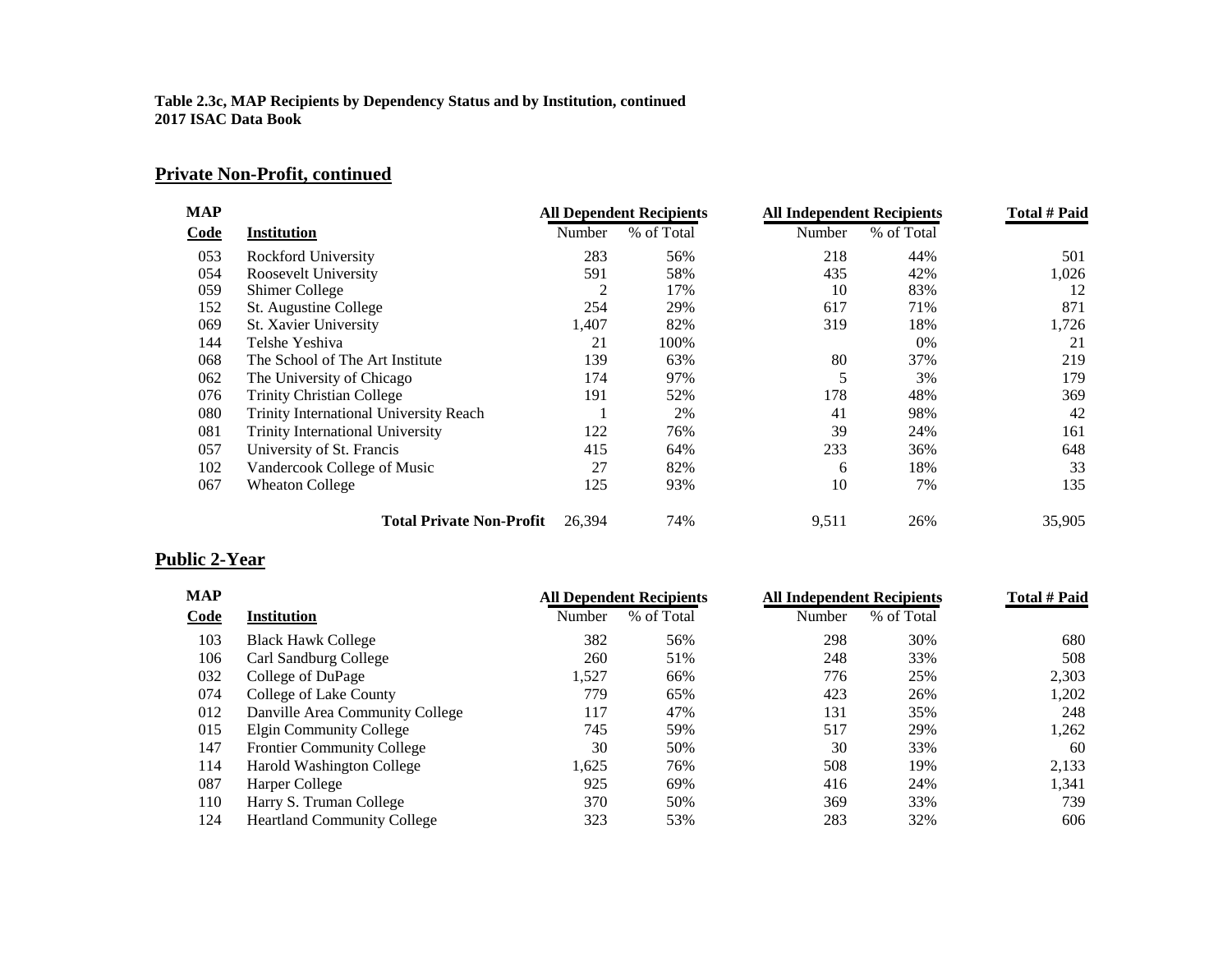### **Public 2-Year, continued**

| <b>MAP</b> |                                       |        | <b>All Dependent Recipients</b> | <b>All Independent Recipients</b> |            | <b>Total # Paid</b> |
|------------|---------------------------------------|--------|---------------------------------|-----------------------------------|------------|---------------------|
| Code       | <b>Institution</b>                    | Number | % of Total                      | Number                            | % of Total |                     |
| 084        | <b>Highland Community College</b>     | 189    | 57%                             | 143                               | 30%        | 332                 |
| 056        | Illinois Central College              | 520    | 51%                             | 491                               | 33%        | 1,011               |
| 028        | Illinois Valley Community College     | 313    | 52%                             | 292                               | 33%        | 605                 |
| 122        | John A. Logan College                 | 334    | 54%                             | 280                               | 31%        | 614                 |
| 140        | John Wood Community College           | 185    | 50%                             | 183                               | 33%        | 368                 |
| 024        | Joliet Junior College                 | 825    | 58%                             | 596                               | 30%        | 1,421               |
| 037        | Kankakee Community College            | 241    | 48%                             | 266                               | 34%        | 507                 |
| 008        | Kaskaskia College                     | 143    | 54%                             | 122                               | 32%        | 265                 |
| 116        | Kennedy-King College                  | 334    | 46%                             | 400                               | 35%        | 734                 |
| 009        | Kishwaukee College                    | 237    | 52%                             | 216                               | 32%        | 453                 |
| 105        | Lake Land College                     | 332    | 57%                             | 246                               | 30%        | 578                 |
| 131        | Lewis & Clark Community College       | 282    | 48%                             | 304                               | 34%        | 586                 |
| 118        | <b>Lincoln Land Community College</b> | 334    | 46%                             | 386                               | 35%        | 720                 |
| 126        | Lincoln Trail College                 | 34     | 47%                             | 38                                | 35%        | 72                  |
| 112        | Malcolm X College                     | 845    | 53%                             | 764                               | 32%        | 1,609               |
| 120        | <b>McHenry County College</b>         | 205    | 50%                             | 204                               | 33%        | 409                 |
| 121        | Moraine Valley Community College      | 1,497  | 73%                             | 563                               | 21%        | 2,060               |
| 040        | Morton College                        | 591    | 70%                             | 254                               | 23%        | 845                 |
| 130        | <b>Oakton Community College</b>       | 633    | 74%                             | 220                               | 21%        | 853                 |
| 115        | Olive-Harvey College                  | 250    | 50%                             | 254                               | 34%        | 504                 |
| 108        | <b>Olney Central College</b>          | 70     | 47%                             | 79                                | 35%        | 149                 |
| 107        | Parkland College                      | 682    | 59%                             | 482                               | 29%        | 1,164               |
| 073        | Prairie State College                 | 623    | 56%                             | 499                               | 31%        | 1,122               |
| 041        | Rend Lake College                     | 175    | 57%                             | 130                               | 30%        | 305                 |
| 111        | Richard J. Daley College              | 543    | 64%                             | 303                               | 26%        | 846                 |
| 133        | <b>Richland Community College</b>     | 119    | 38%                             | 193                               | 38%        | 312                 |
| 085        | <b>Rock Valley College</b>            | 551    | 58%                             | 407                               | 30%        | 958                 |
| 088        | <b>Sauk Valley Community College</b>  | 36     | 51%                             | 35                                | 33%        | 71                  |
| 075        | <b>Shawnee Community College</b>      | 95     | 68%                             | 45                                | 24%        | 140                 |
| 063        | South Suburban College                | 514    | 52%                             | 469                               | 32%        | 983                 |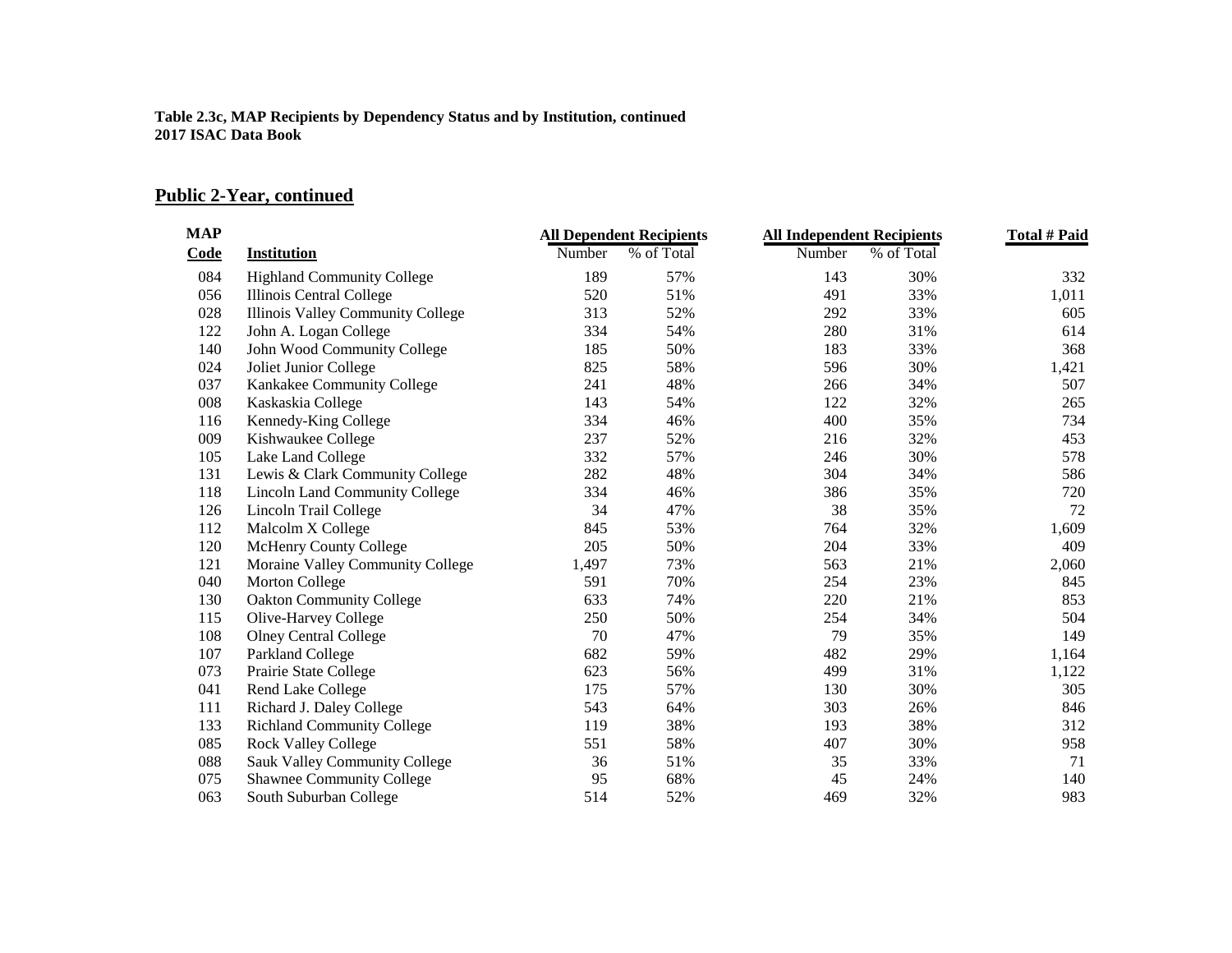### **Public 2-Year, continued**

| <b>MAP</b> |                                    |        | <b>All Dependent Recipients</b> |        | <b>All Independent Recipients</b> |        |  |
|------------|------------------------------------|--------|---------------------------------|--------|-----------------------------------|--------|--|
| Code       | <b>Institution</b>                 | Number | % of Total                      | Number | % of Total                        |        |  |
| 078        | Southeastern Illinois College      | 104    | 56%                             | 83     | 31%                               | 187    |  |
| 004        | Southwestern Illinois College      | 425    | 43%                             | 571    | 36%                               | 996    |  |
| 077        | Spoon River College                | 184    | 55%                             | 151    | 31%                               | 335    |  |
| 047        | <b>Triton College</b>              | 876    | 59%                             | 612    | 29%                               | 1,488  |  |
| 082        | Wabash Valley College              | 53     | 55%                             | 44     | 31%                               | 97     |  |
| 096        | <b>Waubonsee Community College</b> | 559    | 57%                             | 414    | 30%                               | 973    |  |
| 117        | Wilbur Wright College              | 1,025  | 66%                             | 517    | 25%                               | 1,542  |  |
|            | <b>Total Public 2-Year</b>         | 22,041 | 59%                             | 15.255 | 41%                               | 37.296 |  |

### **Hospital Schools**

| <b>MAP</b> |                                           | <b>All Dependent Recipients</b> |            | <b>All Independent Recipients</b> |            | Total # Paid |
|------------|-------------------------------------------|---------------------------------|------------|-----------------------------------|------------|--------------|
| Code       | <b>Institution</b>                        | Number                          | % of Total | Number                            | % of Total |              |
| 358        | Blessing-Rieman College of Nursing        | 21                              | 48%        | 23                                | 34%        | 44           |
| 172        | Capital Area School of Prac Nursing       |                                 | 9%         | 69                                | 48%        | 76           |
| 308        | Graham Hospital School of Nursing         | 4                               | 18%        | 18                                | 45%        | 22           |
| 334        | Lakeview College of Nursing               | 38                              | 39%        | 59                                | 38%        | 97           |
| 312        | Methodist College of Nursing              | 69                              | 25%        | 205                               | 43%        | 274          |
| 200        | National University of Health Sciences    | 5                               | 29%        | 12                                | 41%        | 17           |
| 337        | <b>Resurrection University</b>            | 72                              | 31%        | 162                               | 41%        | 234          |
| 389        | <b>Rush University</b>                    | 14                              | 47%        | 16                                | 35%        | 30           |
| 318        | St. Anthony College of Nursing            | 24                              | 26%        | 67                                | 42%        | 91           |
| 321        | St. Francis Med Center College of Nursing | 55                              | 38%        | 88                                | 38%        | 143          |
| 390        | St. John's College                        | 10                              | 27%        | 27                                | 42%        | 37           |
| 330        | Trinity College of Nursing                | 8                               | 19%        | 35                                | 45%        | 43           |
|            | <b>Total Hospital Schools</b>             | 327                             | 30%        | 781                               | 70%        | 1,108        |